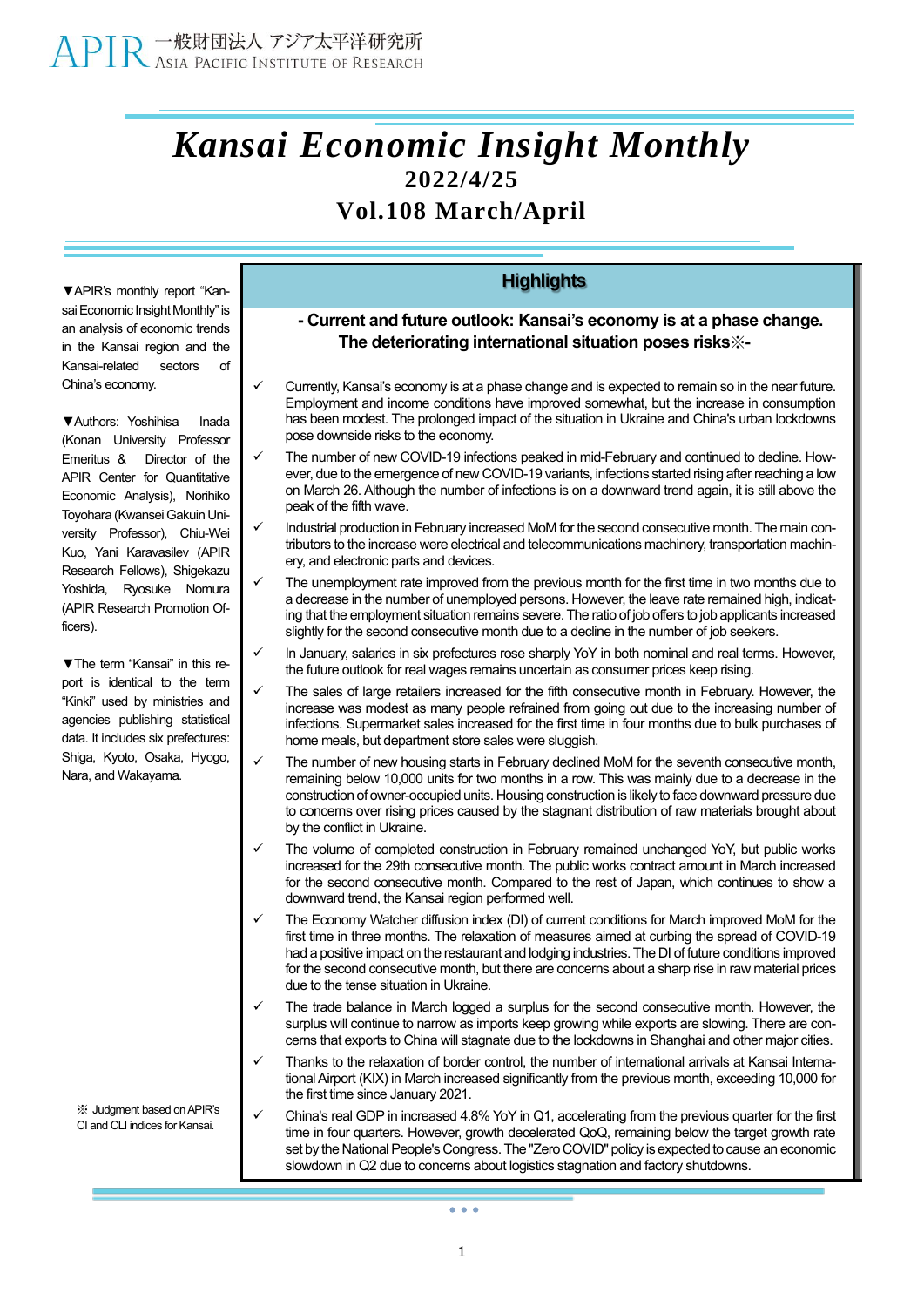|                     | 2021      |               |            |               |               |               |               |               |               | 2022          |               |               |  |
|---------------------|-----------|---------------|------------|---------------|---------------|---------------|---------------|---------------|---------------|---------------|---------------|---------------|--|
|                     | Apr       | May           | Jun        | Jul           | Aug           | <b>Sep</b>    | Oct           | Nov           | Dec           | Jan           | Feb           | Mar           |  |
| Production          | <b>TN</b> | N             | <b>1N</b>  | 业             | W             | 业             | Ŵ             | T             | $\Rightarrow$ | <b>AN</b>     | <b>TN</b>     |               |  |
| Employment          | 业         | <b>AN</b>     | <b>1</b> N | ↓             | り             | $\Rightarrow$ | $\Rightarrow$ | $\Rightarrow$ | $\Rightarrow$ | <b>TN</b>     | <b>TN</b>     |               |  |
| Consumption         | T         | $\Rightarrow$ | すい         | <b>AN</b>     | N             | すい            | $\Rightarrow$ | <b>TN</b>     | <b>TN</b>     | <b>AN</b>     | $\Rightarrow$ |               |  |
| Housing             | <b>TN</b> | $\Rightarrow$ | <b>TN</b>  | <b>AN</b>     | <b>TN</b>     | 1             | 4             | ↓             | $\Rightarrow$ | $\Rightarrow$ | N             |               |  |
| <b>Public Works</b> | J         | <b>AN</b>     | <b>TN</b>  | $\Rightarrow$ | <b>TN</b>     | 业             | N             | J             | J             | N             | N             | $\Rightarrow$ |  |
| Sentiment           | 业         | <b>AN</b>     | <b>TN</b>  | $\Rightarrow$ | N             | 1             | T             | <b>TN</b>     | $\Rightarrow$ | N             | N             | 1             |  |
| Trade               | <b>TN</b> | <b>AN</b>     | <b>TN</b>  | <b>AN</b>     | $\Rightarrow$ | $\Rightarrow$ | 4             | J             | ᇻ             | N             | NIJ           | $\sqrt{2}$    |  |
| China               | <b>TN</b> | <b>IN</b>     | T          | $\Rightarrow$ | 山             | ₩             | N             | $\Rightarrow$ | $\Rightarrow$ | $\Rightarrow$ | $\Rightarrow$ | $\Rightarrow$ |  |

#### **Trends in the Kansai Economy**

**Criteria for determining the trends** • Production: The trend is positive if there is at least a 0.5% MoM increase in the seasonally adjusted production index released by the Kansai Bureau of Economy, Trade and Industry. If there is a decrease of 0.5% or more, the trend is negative. Otherwise, the trend is stable. • **Trade**: The trend is positive if there is an improvement in the trade balance of at least JPY 50 billion YoY based on the Osaka Customs trade statistics. If there is a deterioration of more than JPY 50 billion, the trend is negative. Otherwise, the trend is stable. • **Sentiment**: The trend is positive if the Diffusion Index (DI) for the Kansai region published in the Cabinet Office "Economy Watchers Survey" improves by at least 1 point MoM. If it deteriorates by 1 point or more, the trend is negative. Otherwise, the trend is stable. • **Consumption**: The trend is positive if the monthly large retail store sales index (all stores) compiled by the Kansai Bureau of Economy, Trade and Industry increases by at least 1% YoY. If it decreases by more than 1%, the trend is downward. Otherwise, the trend is stable. • **Housing**: The trend is positive if new housing starts increase by 5% or more YoY based on the housing construction statistics published by the Ministry of Land, Infrastructure and Transport. If there is a decrease of 5% or more, the trend is negative. Otherwise, the trend is stable.

• **Employment**: The trend is positive if the seasonally adjusted effective job offerings-to-applicants ratio published by the Ministry of Health, Labor and Welfare improves by at least 0.01. If the ratio deteriorates by 0.01 or more, the trend is negative. Otherwise, the trend is stable.

Public Works: The trend is positive if the monetary value of public works contracts increases by at least 5% YoY based on the advance payment guarantees statistics released by West Japan Construction Assurance Ltd. If it decreases by 5% or more, the trend is negative. Otherwise, the trend is stable.

### Kansai Economic Trend Indices: Composite Index (CI) and Composite Leading Indicator (CLI)



**Kansai's CI and CLI(2021/5~2022/4) Kansai's CLI and CI: MoM changes (2021/5~2022/4)**



※Economic forecasts are based on the Kansai economic trend indices (CI, CLI) developed by APIR.

 $\sim$   $\sim$   $\sim$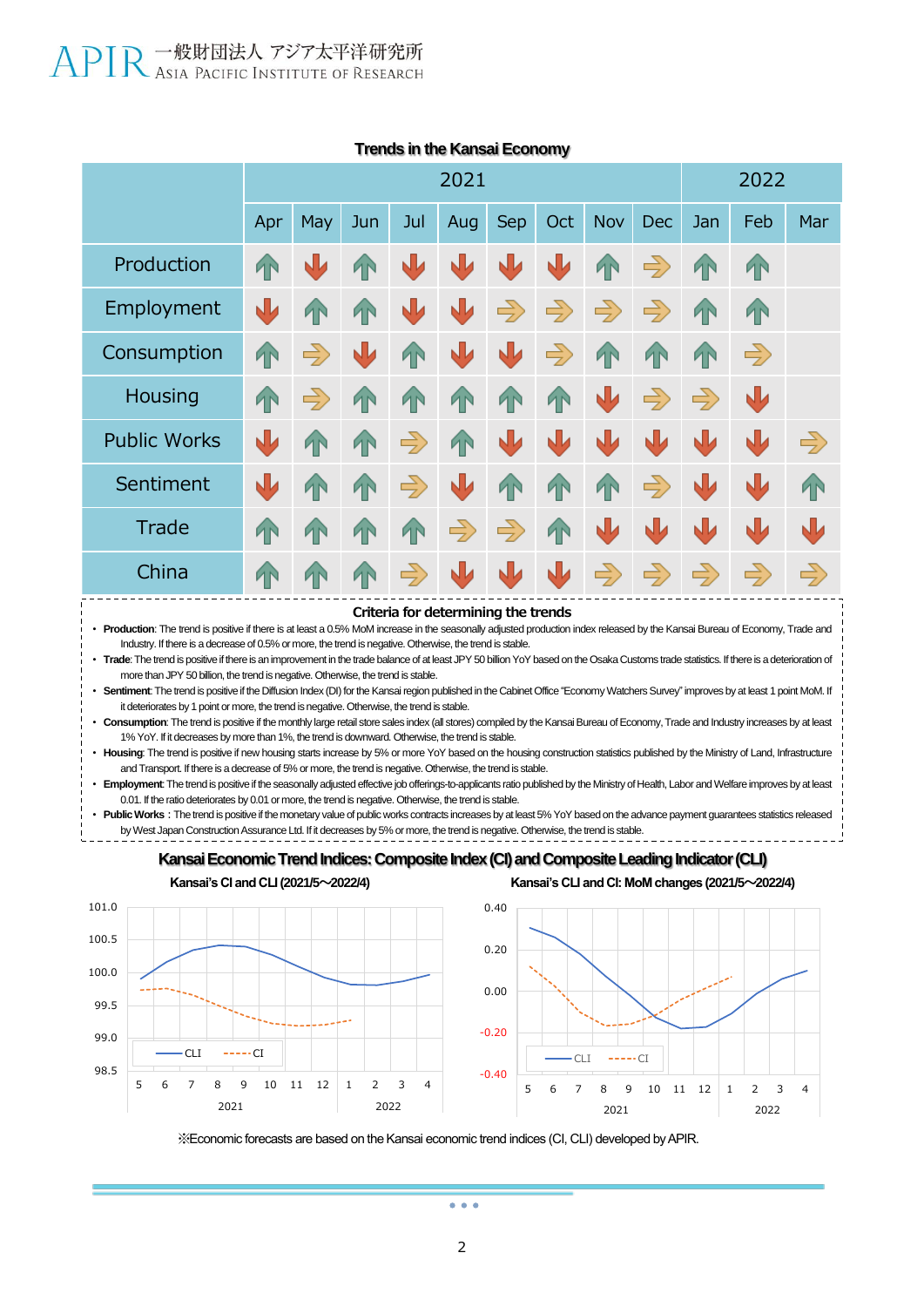# APIR 一般財団法人 アジア太平洋研究所

### **Data in Kansai at a glance**







Source: MHLW, MIAC Source: METI













Source: CEIC

 $\bullet$   $\bullet$   $\bullet$